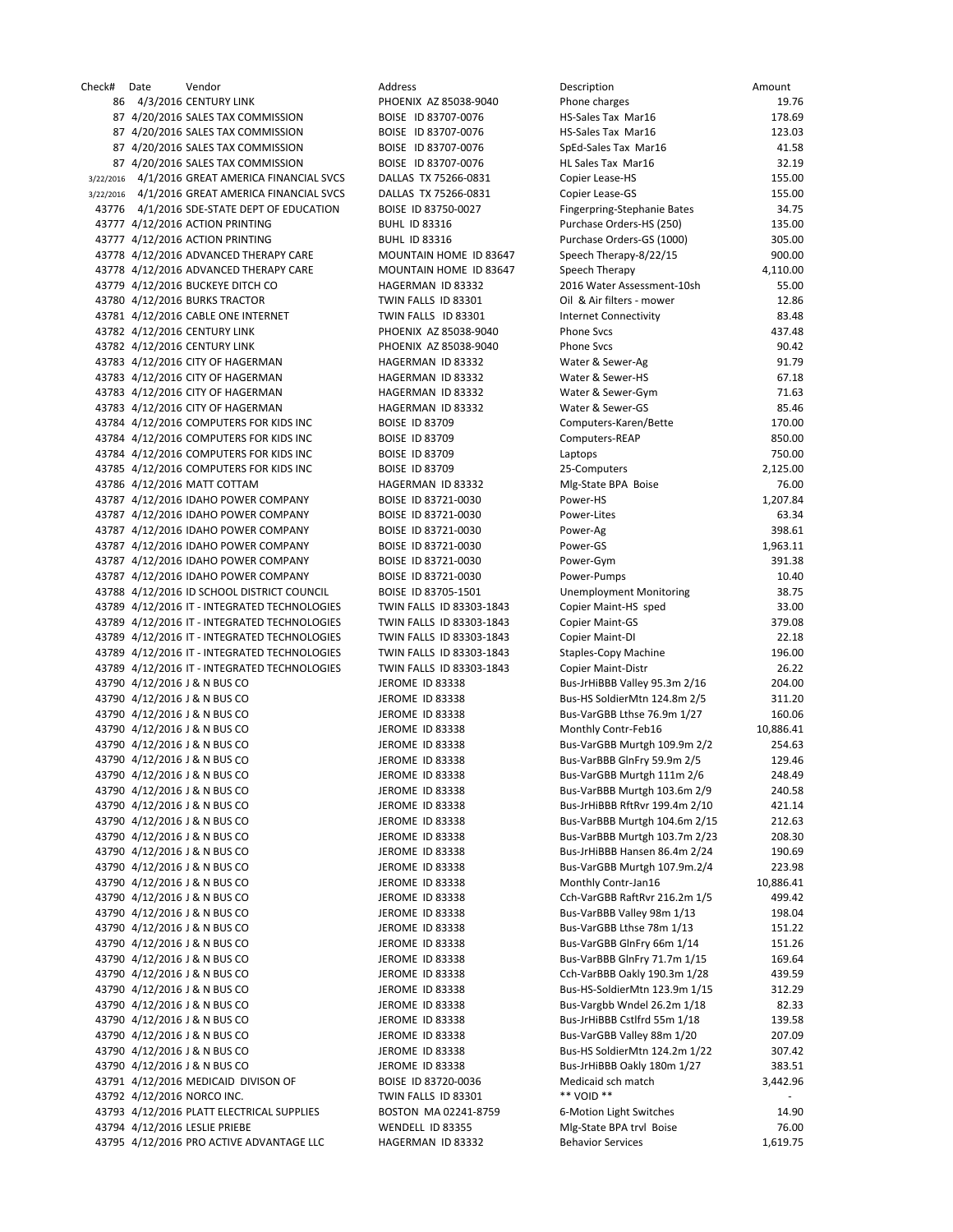43795 4/12/2016 PRO ACTIVE ADVANTAGE LLC HAGERMAN ID 83332 Behavior Svcs 472.75 43795 4/12/2016 PRO ACTIVE ADVANTAGE LLC HAGERMAN ID 83332 Behavior Svcs 8 84/12/2016 PRO ACTIVE ADVANTAGE LLC 43796 4/12/2016 PBS‐PROGRESSIVE BEHAVIOR SYSTE RUPERT ID 83350 Behavior Services 1,023.00 43796 4/12/2016 PBS-PROGRESSIVE BEHAVIOR SYSTE RUPERT ID 83350 Behavior Services 800.25 43796 4/12/2016 PBS-PROGRESSIVE BEHAVIOR SYSTE RUPERT ID 83350 Behavior Services 990.00 43796 4/12/2016 PBS-PROGRESSIVE BEHAVIOR SYSTE RUPERT ID 83350 Behavior Services 6 Behavior Services 1,056.00 43797 4/12/2016 SYRINGA NETWORKS LLC BOISE ID 83713 Internet Connectivity 1,200.00 43798 4/12/2016 TREASURE VALLEY COFFEE INC BOISE ID 83713 Water-modulars 3/28/16 27.50 43798 4/12/2016 TREASURE VALLEY COFFEE INC BOISE ID 83713 Water-modulars 3/14/16 44.00 43799 4/12/2016 US BANKCORP CARD SVCS INC FARGO ND 58125‐6343 amzn:Crucial Memory 79.98 43799 4/12/2016 US BANKCORP CARD SVCS INC FARGO ND 58125-6343 Epic Tr-Matt Cottam 370.46 43799 4/12/2016 US BANKCORP CARD SVCS INC FARGO ND 58125-6343 amzn:Samsung 850 250gb Memory 86.99 43799 4/12/2016 US BANKCORP CARD SVCS INC FARGO ND 58125‐6343 amzn:Logitech Grn Laser Presenter 54.57 43799 4/12/2016 US BANKCORP CARD SVCS INC FARGO ND 58125‐6343 amzn:EVGA GeForce Graphics Card 29.99 43799 4/12/2016 US BANKCORP CARD SVCS INC FARGO ND 58125‐6343 amzn:DJI Phantom Camera Drone 999.00 43799 4/12/2016 US BANKCORP CARD SVCS INC FARGO ND 58125‐6343 amzn:CyberPwr UPS 279.90 43799 4/12/2016 US BANKCORP CARD SVCS INC FARGO ND 58125‐6343 Epic Tr‐Bryce Cottam 370.46 43799 4/12/2016 US BANKCORP CARD SVCS INC FARGO ND 58125‐6343 amzn:HDMI 2 DVI Cables 32.45 43799 4/12/2016 US BANKCORP CARD SVCS INC FARGO ND 58125-6343 amzn:6-Headphone Adapters 41.28 43799 4/12/2016 US BANKCORP CARD SVCS INC FARGO ND 58125-6343 Epic Tr-Bryce Flammers 370.46 43799 4/12/2016 US BANKCORP CARD SVCS INC FARGO ND 58125‐6343 amzn: BTN Bulbs‐Prince stage 94.15 43799 4/12/2016 US BANKCORP CARD SVCS INC FARGO ND 58125-6343 amzn:1 BookScanner (partial) 409.37 43799 4/12/2016 US BANKCORP CARD SVCS INC FARGO ND 58125‐6343 amzn:1 BookScanner (partial) 220.16 43799 4/12/2016 US BANKCORP CARD SVCS INC FARGO ND 58125-6343 DOT-'83 Ford p/u regs #C19527 23.00 43799 4/12/2016 US BANKCORP CARD SVCS INC FARGO ND 58125-6343 ITD Svc Fee 0.46 43799 4/12/2016 US BANKCORP CARD SVCS INC FARGO ND 58125-6343 Epic Tr-Ben Chapman 370.46 43799 4/12/2016 US BANKCORP CARD SVCS INC FARGO ND 58125-6343 Epic Tr-Cole Kress 370.46 43800 4/12/2016 VALLEY COOP WENDELL ID 83355 LPGas-HS 400.0g 03/25/16 446.00 43800 4/12/2016 VALLEY COOP WENDELL ID 83355 LPGas-Ag 450.2g 03/25/16 501.22 43800 4/12/2016 VALLEY COOP WENDELL ID 83355 LPGas-HS 400.3g 3/10/16 446.33 43800 4/12/2016 VALLEY COOP WENDELL ID 83355 Tank Rental-HS 68.90 43800 4/12/2016 VALLEY COOP WENDELL ID 83355 Less Sales Tax on Rental (3.90) 43801 4/12/2016 VERIZON WIRELESS BELLEVUE WA 98009 Cell Phone-D.Knapp 52.99 43801 4/12/2016 VERIZON WIRELESS BELLEVUE WA 98009 Cell Phone‐M.Cottam 52.99 43801 4/12/2016 VERIZON WIRELESS BELLEVUE WA 98009 Cell Phone-A.Perkins 52.99 43801 4/12/2016 VERIZON WIRELESS BELLEVUE WA 98009 Cell Phone‐V.Arreaga 52.99 43801 4/12/2016 VERIZON WIRELESS BELLEVUE WA 98009 Cell Phone-E.Anderson 52.99 43801 4/12/2016 VERIZON WIRELESS BELLEVUE WA 98009 Cell Phone-C.Jackson 26.52 43801 4/12/2016 VERIZON WIRELESS BELLEVUE WA 98009 Cell Phone‐M.Kress 52.99 43801 4/12/2016 VERIZON WIRELESS BELLEVUE WA 98009 Cell Phone-S.Smith 52.99 43802 4/12/2016 WAXIE SANITARY SUPPLY LOS ANGELES CA 90060‐0227 Borax pwdr hand soap 85.94 43802 4/12/2016 WAXIE SANITARY SUPPLY LOS ANGELES CA 90060-0227 Valve spring 2015 18.58 43803 4/12/2016 WWS-WESTERN WASTE SERVICES JEROME ID 83338 Rentals-Trash Containers-Feb16 256.06 43804 4/12/2016 ZIGGY EXPRESS HAGERMAN BLISS ID 83314 Fuel‐Drivers Ed 20.77 43804 4/12/2016 ZIGGY EXPRESS HAGERMAN BLISS ID 83314 Fuel‐Drivers Ed 20.38 43804 4/12/2016 ZIGGY EXPRESS HAGERMAN BLISS ID 83314 Fuel‐Drivers Ed 20.02 43804 4/12/2016 ZIGGY EXPRESS HAGERMAN BLISS ID 83314 Fuel‐Drivers Ed 22.75 43828 4/20/2016 AMERICAN FIDELITY CO ‐ HSA Am Fidelity ‐ HSA Svg ‐ 042016 9.81 43828 4/20/2016 AMERICAN FIDELITY CO - HSA Am Fidelity - HSA Svg - 042016 34.54 43828 4/20/2016 AMERICAN FIDELITY CO ‐ HSA Am Fidelity ‐ HSA Svg ‐ 042016 45.16 43828 4/20/2016 AMERICAN FIDELITY CO ‐ HSA Am Fidelity ‐ HSA Svg ‐ 042016 21.31 43828 4/20/2016 AMERICAN FIDELITY CO ‐ HSA Am Fidelity ‐ HSA Svg ‐ 042016 79.70 43828 4/20/2016 AMERICAN FIDELITY CO ‐ HSA Am Fidelity ‐ HSA Svg ‐ 042016 48.58 43829 4/20/2016 BLUE CROSS OF IDAHO BOISE ID 83707-0948 Blue Cross - HSA - 042016 117.03 43829 4/20/2016 BLUE CROSS OF IDAHO BOISE ID 83707-0948 Blue Cross - 042016 51.75 43829 4/20/2016 BLUE CROSS OF IDAHO BOISE ID 83707-0948 Blue Cross - 042016 1,026.77 43829 4/20/2016 BLUE CROSS OF IDAHO BOISE ID 83707-0948 Blue Cross - HSA - 042016 53.88 43829 4/20/2016 BLUE CROSS OF IDAHO BOISE ID 83707-0948 BLue Cross - HSA - 042016 285.55 43829 4/20/2016 BLUE CROSS OF IDAHO BOISE ID 83707-0948 Blue Cross - 042016 877.43 43829 4/20/2016 BLUE CROSS OF IDAHO BOISE ID 83707-0948 Blue Cross - HSA - 042016 526.97 43829 4/20/2016 BLUE CROSS OF IDAHO BOISE ID 83707-0948 Blue Cross - 042016 17.23 43829 4/20/2016 BLUE CROSS OF IDAHO BOISE ID 83707-0948 Blue Cross - 042016 573.28 43829 4/20/2016 BLUE CROSS OF IDAHO BOISE ID 83707-0948 Blue Cross - 042016 98.04 43829 4/20/2016 BLUE CROSS OF IDAHO BOISE ID 83707-0948 Blue Cross - 042016 8.13 43829 4/20/2016 BLUE CROSS OF IDAHO BOISE ID 83707‐0948 Blue Cross ‐ 042016 221.65 43829 4/20/2016 BLUE CROSS OF IDAHO BOISE ID 83707-0948 Blue Cross - 042016 3,390.35 43829 4/20/2016 BLUE CROSS OF IDAHO BOISE ID 83707-0948 Blue Cross - 042016 131.66 43829 4/20/2016 BLUE CROSS OF IDAHO BOISE ID 83707-0948 Blue Cross - 042016 4,847.35 43829 4/20/2016 BLUE CROSS OF IDAHO BOISE ID 83707-0948 Blue Cross - 042016 1,034.90

43795 4/12/2016 PRO ACTIVE ADVANTAGE LLC HAGERMAN ID 83332 Behavior Svcs 1,829.00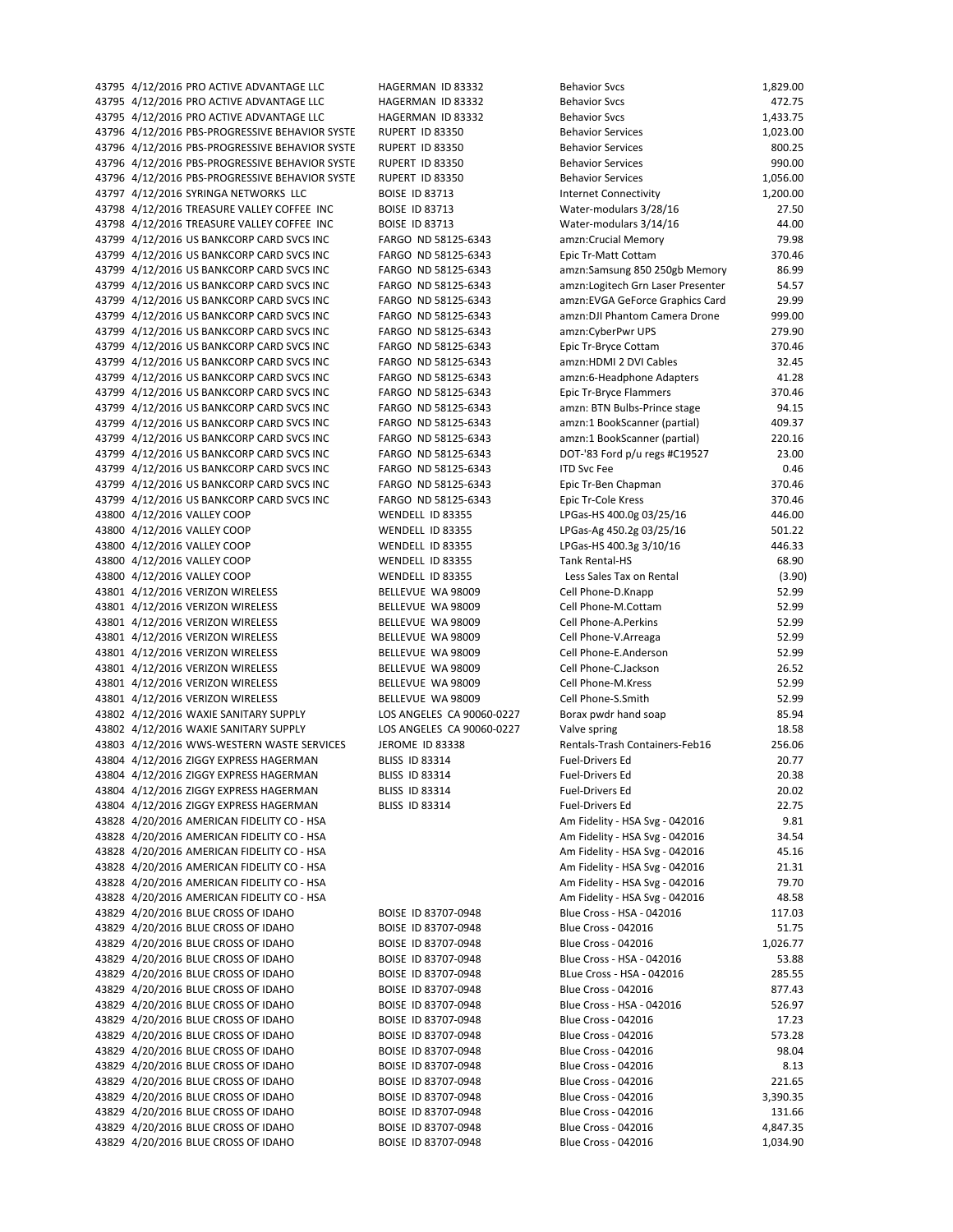| 43829 4/20/2016 BLUE CROSS OF IDAHO | BOISE ID 83707-0948 | Blue Cross - 042016                                    | 517.45   |
|-------------------------------------|---------------------|--------------------------------------------------------|----------|
| 43829 4/20/2016 BLUE CROSS OF IDAHO | BOISE ID 83707-0948 | <b>Blue Cross - 042016</b>                             | 32.04    |
| 43829 4/20/2016 BLUE CROSS OF IDAHO | BOISE ID 83707-0948 | <b>Blue Cross - 042016</b>                             | 473.30   |
| 43829 4/20/2016 BLUE CROSS OF IDAHO | BOISE ID 83707-0948 | <b>Blue Cross - 042016</b>                             | 900.08   |
| 43829 4/20/2016 BLUE CROSS OF IDAHO | BOISE ID 83707-0948 | <b>Blue Cross - 042016</b>                             | 279.93   |
| 43829 4/20/2016 BLUE CROSS OF IDAHO | BOISE ID 83707-0948 | Blue Cross - 042016                                    | 311.83   |
|                                     |                     |                                                        |          |
| 43830 4/20/2016 HJSD - IRS          |                     | IRS-Fica - 042016                                      | 110.58   |
| 43830 4/20/2016 HJSD - IRS          |                     | IRS-Fica - 042016                                      | 408.18   |
| 43830 4/20/2016 HJSD - IRS          |                     | IRS-Fica - 042016                                      | 691.20   |
| 43830 4/20/2016 HJSD - IRS          |                     | IRS-Fica - 042016                                      | 236.34   |
| 43830 4/20/2016 HJSD - IRS          |                     | IRS-Fica - 042016                                      | 82.21    |
| 43830 4/20/2016 HJSD - IRS          |                     | IRS-Fica - 042016                                      | 179.06   |
| 43830 4/20/2016 HJSD - IRS          |                     | IRS-Fica - 042016                                      | 204.45   |
| 43830 4/20/2016 HJSD - IRS          |                     | IRS-Fica - 042016                                      | 13.12    |
| 43830 4/20/2016 HJSD - IRS          |                     | IRS-Fica - 042016                                      | 16.55    |
| 43830 4/20/2016 HJSD - IRS          |                     | IRS-Medicare - 042016                                  | 41.03    |
| 43830 4/20/2016 HJSD - IRS          |                     | IRS-Fica - 042016                                      | 20.41    |
| 43830 4/20/2016 HJSD - IRS          |                     | IRS-Fica - 042016                                      | 33.25    |
| 43830 4/20/2016 HJSD - IRS          |                     | IRS-Fica - 042016                                      | 50.91    |
| 43830 4/20/2016 HJSD - IRS          |                     | IRS-Fica - 042016                                      | 285.95   |
| 43830 4/20/2016 HJSD - IRS          |                     | IRS-Fica - 042016                                      | 246.53   |
| 43830 4/20/2016 HJSD - IRS          |                     | IRS-Medicare - 042016                                  | 233.72   |
| 43830 4/20/2016 HJSD - IRS          |                     | IRS-Fica - 042016                                      | 2,424.24 |
| 43830 4/20/2016 HJSD - IRS          |                     | IRS-Medicare - 042016                                  | 68.00    |
| 43830 4/20/2016 HJSD - IRS          |                     | IRS-Medicare - 042016                                  | 24.19    |
| 43830 4/20/2016 HJSD - IRS          |                     | IRS-Fica - 042016                                      | 14.04    |
| 43830 4/20/2016 HJSD - IRS          |                     | IRS-Fica - 042016                                      | 3,209.69 |
| 43830 4/20/2016 HJSD - IRS          |                     | IRS-Fica - 042016                                      | 462.17   |
| 43830 4/20/2016 HJSD - IRS          |                     | IRS-Fica - 042016                                      | 329.82   |
| 43830 4/20/2016 HJSD - IRS          |                     | IRS-Fica - 042016                                      | 56.18    |
| 43830 4/20/2016 HJSD - IRS          |                     | IRS-Fica - 042016                                      | 5.74     |
| 43830 4/20/2016 HJSD - IRS          |                     | IRS-Fica - 042016                                      | 36.32    |
| 43830 4/20/2016 HJSD - IRS          |                     | IRS-Fica - 042016                                      | 90.94    |
| 43831 4/20/2016 HJSD - PERSI        |                     | PERSI-Sick Leave - 042016                              | 2.62     |
| 43831 4/20/2016 HJSD - PERSI        |                     | PERSI-Sick Leave - 042016                              | 33.01    |
| 43831 4/20/2016 HJSD - PERSI        |                     | PERSI-Retirement - 042016                              | 270.13   |
| 43831 4/20/2016 HJSD - PERSI        |                     | PERSI-Sick Leave - 042016                              | 17.48    |
| 43831 4/20/2016 HJSD - PERSI        |                     | PERSI-Sick Leave - 042016                              | 1.21     |
| 43831 4/20/2016 HJSD - PERSI        |                     | PERSI-Retirement - 042016                              | 78.52    |
|                                     |                     |                                                        | 8.04     |
| 43831 4/20/2016 HJSD - PERSI        |                     | PERSI-Sick Leave - 042016<br>PERSI-Sick Leave - 042016 | 70.73    |
| 43831 4/20/2016 HJSD - PERSI        |                     | PERSI-Sick Leave - 042016                              |          |
| 43831 4/20/2016 HJSD - PERSI        |                     |                                                        | 5.64     |
| 43831 4/20/2016 HJSD - PERSI        |                     | PERSI-Retirement - 042016                              | 141.50   |
| 43831 4/20/2016 HJSD - PERSI        |                     | PERSI-Retirement - 042016                              | 434.59   |
| 43831 4/20/2016 HJSD - PERSI        |                     | PERSI-Sick Leave - 042016                              | 44.53    |
| 43831 4/20/2016 HJSD - PERSI        |                     | PERSI-Retirement - 042016                              | 308.26   |
| 43831 4/20/2016 HJSD - PERSI        |                     | PERSI-Sick Leave - 042016                              | 120.01   |
| 43831 4/20/2016 HJSD - PERSI        |                     | PERSI-Retirement - 042016                              | 382.33   |
| 43831 4/20/2016 HJSD - PERSI        |                     | PERSI-Sick Leave - 042016                              | 39.17    |
| 43831 4/20/2016 HJSD - PERSI        |                     | PERSI-Sick Leave - 042016                              | 85.76    |
| 43831 4/20/2016 HJSD - PERSI        |                     | PERSI-Sick Leave - 042016                              | 40.80    |
| 43831 4/20/2016 HJSD - PERSI        |                     | PERSI-Sick Leave - 042016                              | 15.67    |
| 43831 4/20/2016 HJSD - PERSI        |                     | PERSI-Sick Leave - 042016                              | 51.46    |
| 43831 4/20/2016 HJSD - PERSI        |                     | PERSI-Retirement - 042016                              | 105.12   |
| 43831 4/20/2016 HJSD - PERSI        |                     | PERSI-Sick Leave - 042016                              | 10.77    |
| 43831 4/20/2016 HJSD - PERSI        |                     | PERSI-Sick Leave - 042016                              | 8.52     |
| 43831 4/20/2016 HJSD - PERSI        |                     | PERSI-Retirement - 042016                              | 41.18    |
| 43831 4/20/2016 HJSD - PERSI        |                     | PERSI-Sick Leave - 042016                              | 4.22     |
| 43831 4/20/2016 HJSD - PERSI        |                     | PERSI-Sick Leave - 042016                              | 0.91     |
| 43831 4/20/2016 HJSD - PERSI        |                     | PERSI-Retirement - 042016                              | 8.90     |
| 43831 4/20/2016 HJSD - PERSI        |                     | PERSI-Retirement - 042016                              | 170.57   |
| 43831 4/20/2016 HJSD - PERSI        |                     | PERSI-Retirement - 042016                              | 690.28   |
| 43831 4/20/2016 HJSD - PERSI        |                     | PERSI-Retirement - 042016                              | 1,171.23 |
| 43831 4/20/2016 HJSD - PERSI        |                     | PERSI-Retirement - 042016                              | 398.18   |
| 43831 4/20/2016 HJSD - PERSI        |                     | PERSI-Retirement - 042016                              | 30.53    |
| 43831 4/20/2016 HJSD - PERSI        |                     | PERSI-Retirement - 042016                              | 50.34    |
| 43831 4/20/2016 HJSD - PERSI        |                     | PERSI-Retirement - 042016                              | 322.13   |
| 43831 4/20/2016 HJSD - PERSI        |                     | PERSI-Retirement - 042016                              | 11.82    |
| 43831 4/20/2016 HJSD - PERSI        |                     | PERSI-Retirement - 042016                              | 54.98    |
| 43831 4/20/2016 HJSD - PERSI        |                     | PERSI-Sick Leave - 042016                              | 3.13     |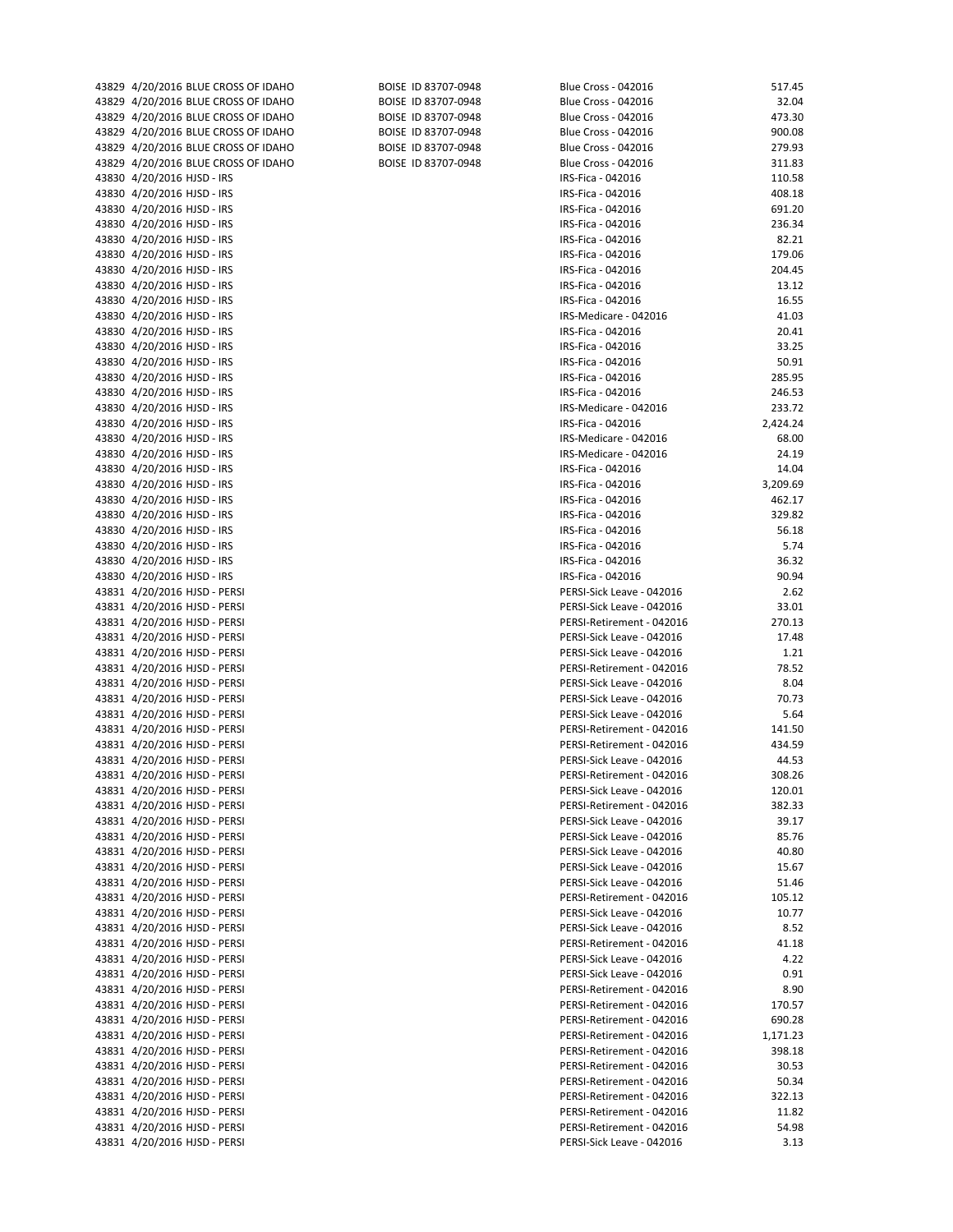| 43831 4/20/2016 HJSD - PERSI                 |                                | PERSI-Sick Leave - 042016    | 5.16     |
|----------------------------------------------|--------------------------------|------------------------------|----------|
| 43831 4/20/2016 HJSD - PERSI                 |                                | PERSI-Retirement - 042016    | 152.80   |
| 43831 4/20/2016 HJSD - PERSI                 |                                | PERSI-Retirement - 042016    | 61.68    |
|                                              |                                |                              |          |
| 43831 4/20/2016 HJSD - PERSI                 |                                | PERSI-Retirement - 042016    | 25.53    |
| 43831 4/20/2016 HJSD - PERSI                 |                                | PERSI-Retirement - 042016    | 25.53    |
| 43831 4/20/2016 HJSD - PERSI                 |                                | PERSI-Sick Leave - 042016    | 6.32     |
| 43831 4/20/2016 HJSD - PERSI                 |                                | PERSI-Sick Leave - 042016    | 2.62     |
| 43831 4/20/2016 HJSD - PERSI                 |                                | PERSI-Retirement - 042016    | 3,945.59 |
|                                              |                                |                              |          |
| 43831 4/20/2016 HJSD - PERSI                 |                                | PERSI-Retirement - 042016    | 4,819.14 |
| 43831 4/20/2016 HJSD - PERSI                 |                                | PERSI-Retirement - 042016    | 836.91   |
| 43831 4/20/2016 HJSD - PERSI                 |                                | PERSI-Retirement - 042016    | 502.20   |
| 43831 4/20/2016 HJSD - PERSI                 |                                | PERSI-Retirement - 042016    | 83.13    |
| 43831 4/20/2016 HJSD - PERSI                 |                                | PERSI-Sick Leave - 042016    | 404.29   |
|                                              |                                |                              |          |
| 43831 4/20/2016 HJSD - PERSI                 |                                | PERSI-Sick Leave - 042016    | 449.64   |
| 43831 4/20/2016 HJSD - PERSI                 |                                | PERSI-Sick Leave - 042016    | 14.50    |
| 43831 4/20/2016 HJSD - PERSI                 |                                | PERSI-Sick Leave - 042016    | 27.68    |
| 43831 4/20/2016 HJSD - PERSI                 |                                | PERSI-Sick Leave - 042016    | 31.59    |
|                                              |                                |                              |          |
| 43832 4/20/2016 STANDARD INSURANCE CO.       | PORTLAND OR 97228-6367         | Standard-Life - 042016       | 2.66     |
| 43832 4/20/2016 STANDARD INSURANCE CO.       | PORTLAND OR 97228-6367         | Standard-Life - 042016       | 45.84    |
| 43832 4/20/2016 STANDARD INSURANCE CO.       | PORTLAND OR 97228-6367         | Standard-Life - 042016       | 4.54     |
| 43832 4/20/2016 STANDARD INSURANCE CO.       | PORTLAND OR 97228-6367         | Standard-Life - 042016       | 42.14    |
| 43832 4/20/2016 STANDARD INSURANCE CO.       | PORTLAND OR 97228-6367         | Standard-Life - 042016       | 10.78    |
|                                              |                                |                              |          |
| 43832 4/20/2016 STANDARD INSURANCE CO.       | PORTLAND OR 97228-6367         | Standard-Life - 042016       | 8.00     |
| 43832 4/20/2016 STANDARD INSURANCE CO.       | PORTLAND OR 97228-6367         | Standard-Life - 042016       | 0.49     |
| 43832 4/20/2016 STANDARD INSURANCE CO.       | PORTLAND OR 97228-6367         | Standard-Life - 042016       | 0.26     |
| 43832 4/20/2016 STANDARD INSURANCE CO.       | PORTLAND OR 97228-6367         | Standard-Life - 042016       | 0.26     |
| 43832 4/20/2016 STANDARD INSURANCE CO.       | PORTLAND OR 97228-6367         |                              | 4.00     |
|                                              |                                | Standard-Life - 042016       |          |
| 43832 4/20/2016 STANDARD INSURANCE CO.       | PORTLAND OR 97228-6367         | Standard-Life - 042016       | 2.00     |
| 43832 4/20/2016 STANDARD INSURANCE CO.       | PORTLAND OR 97228-6367         | Standard-Life - 042016       | 0.25     |
| 43832 4/20/2016 STANDARD INSURANCE CO.       | PORTLAND OR 97228-6367         | Standard-Life - 042016       | 1.07     |
| 43832 4/20/2016 STANDARD INSURANCE CO.       | PORTLAND OR 97228-6367         | Standard-Life - 042016       | 3.66     |
|                                              |                                |                              |          |
| 43832 4/20/2016 STANDARD INSURANCE CO.       | PORTLAND OR 97228-6367         | Standard-Life - 042016       | 1.10     |
| 43832 4/20/2016 STANDARD INSURANCE CO.       | PORTLAND OR 97228-6367         | Standard-Life - 042016       | 1.71     |
| 43832 4/20/2016 STANDARD INSURANCE CO.       | PORTLAND OR 97228-6367         | Standard-Life - 042016       | 13.57    |
| 43832 4/20/2016 STANDARD INSURANCE CO.       | PORTLAND OR 97228-6367         | Standard-Life - 042016       | 4.73     |
| 43832 4/20/2016 STANDARD INSURANCE CO.       | PORTLAND OR 97228-6367         | Standard-Life - 042016       | 1.13     |
|                                              |                                |                              |          |
| 43832 4/20/2016 STANDARD INSURANCE CO.       | PORTLAND OR 97228-6367         | Standard-Life - 042016       | 2.41     |
| 43832 4/20/2016 STANDARD INSURANCE CO.       | PORTLAND OR 97228-6367         | Standard-Life - 042016       | 4.43     |
| 43832 4/20/2016 STANDARD INSURANCE CO.       | PORTLAND OR 97228-6367         | Standard-Life - 042016       | 0.40     |
| 43832 4/20/2016 STANDARD INSURANCE CO.       | PORTLAND OR 97228-6367         | Standard-Life - 042016       | 0.76     |
| 43832 4/20/2016 STANDARD INSURANCE CO.       | PORTLAND OR 97228-6367         | Standard-Life - 042016       | 9.45     |
|                                              |                                |                              |          |
| 4911 4/11/2016 ALSCO-AMERICAN LINEN DIVISION | <b>BOISE ID 83716</b>          | <b>Laundry Svcs</b>          | 20.00    |
| 4911 4/11/2016 ALSCO-AMERICAN LINEN DIVISION | <b>BOISE ID 83716</b>          | <b>Laundry Svcs</b>          | 20.00    |
|                                              |                                |                              |          |
| 4911 4/11/2016 ALSCO-AMERICAN LINEN DIVISION | <b>BOISE ID 83716</b>          | <b>Laundry Svcs</b>          | 20.00    |
| 4912 4/11/2016 BETTY JOHNSON                 | HAGERMAN ID 83332              | Ref-Jade Marsh Meal costs    | 332.30   |
| 4913 4/11/2016 CHAPPELS MARKET               | HAGERMAN ID 83332              | cereal coconut hot sauce     | 28.62    |
| 4913 4/11/2016 CHAPPELS MARKET               | HAGERMAN ID 83332              | Dish soap                    | 6.98     |
| 4913 4/11/2016 CHAPPELS MARKET               |                                | <b>Buttermilk</b>            | 2.98     |
|                                              | HAGERMAN ID 83332              |                              |          |
| 4913 4/11/2016 CHAPPELS MARKET               | HAGERMAN ID 83332              | Eggs brown sugar             | 3.79     |
| 4913 4/11/2016 CHAPPELS MARKET               | HAGERMAN ID 83332              | Sour cream                   | 15.12    |
| 4914 4/11/2016 FARMER BROS COFFEE            | CITY OF INDUSTRY CA 91716-9705 | Food-spices                  | 82.90    |
| 4915 4/11/2016 FOODSERVICES OF AMERICA       | MERIDIAN ID 83642              | Food                         | 407.27   |
|                                              |                                |                              |          |
| 4915 4/11/2016 FOODSERVICES OF AMERICA       | MERIDIAN ID 83642              | Food                         | 720.95   |
| 4916 4/11/2016 FRANZ FAMILY BAKERIES         | LOS ANGELES CA 90074-2654      | Food                         | 60.00    |
| 4916 4/11/2016 FRANZ FAMILY BAKERIES         | LOS ANGELES CA 90074-2654      | Food                         | 35.00    |
| 4916 4/11/2016 FRANZ FAMILY BAKERIES         | LOS ANGELES CA 90074-2654      | Food                         | 36.80    |
| 4916 4/11/2016 FRANZ FAMILY BAKERIES         | LOS ANGELES CA 90074-2654      | Food                         | 35.00    |
|                                              |                                |                              |          |
| 4917 4/11/2016 GEM STATE PAPER               | TWIN FALLS ID 83303-0469       | 2oz 4oz souffle forks spoons | 129.14   |
| 4917 4/11/2016 GEM STATE PAPER               | TWIN FALLS ID 83303-0469       | gloves dishsoap p towel      | 84.84    |
| 4917 4/11/2016 GEM STATE PAPER               | TWIN FALLS ID 83303-0469       | 4oz souffle                  | 37.80    |
| 4918 4/11/2016 GOOD SOURCE SOLUTIONS         | EMMETT ID 83617                | Food                         | 432.24   |
|                                              |                                |                              |          |
| 4918 4/11/2016 GOOD SOURCE SOLUTIONS         | EMMETT ID 83617                | Food                         | 719.97   |
| 4918 4/11/2016 GOOD SOURCE SOLUTIONS         | EMMETT ID 83617                | Food                         | 715.83   |
| 4919 4/11/2016 GRASMICK PRODUCE CO. INC.     | <b>BOISE ID 83711</b>          | Food-FFVP                    | 66.35    |
| 4919 4/11/2016 GRASMICK PRODUCE CO. INC.     | <b>BOISE ID 83711</b>          | Food-FFVP                    | 251.05   |
| 4919 4/11/2016 GRASMICK PRODUCE CO. INC.     | <b>BOISE ID 83711</b>          | Retrn-Food-FFVP              | (131.85) |
|                                              |                                |                              |          |
| 4919 4/11/2016 GRASMICK PRODUCE CO. INC.     | <b>BOISE ID 83711</b>          | Food-FFVP                    | 264.00   |
| 4919 4/11/2016 GRASMICK PRODUCE CO. INC.     | <b>BOISE ID 83711</b>          | Food-FFVP                    | 286.50   |
| 4919 4/11/2016 GRASMICK PRODUCE CO. INC.     | <b>BOISE ID 83711</b>          | Food-FFVP                    | 60.96    |
|                                              |                                |                              |          |